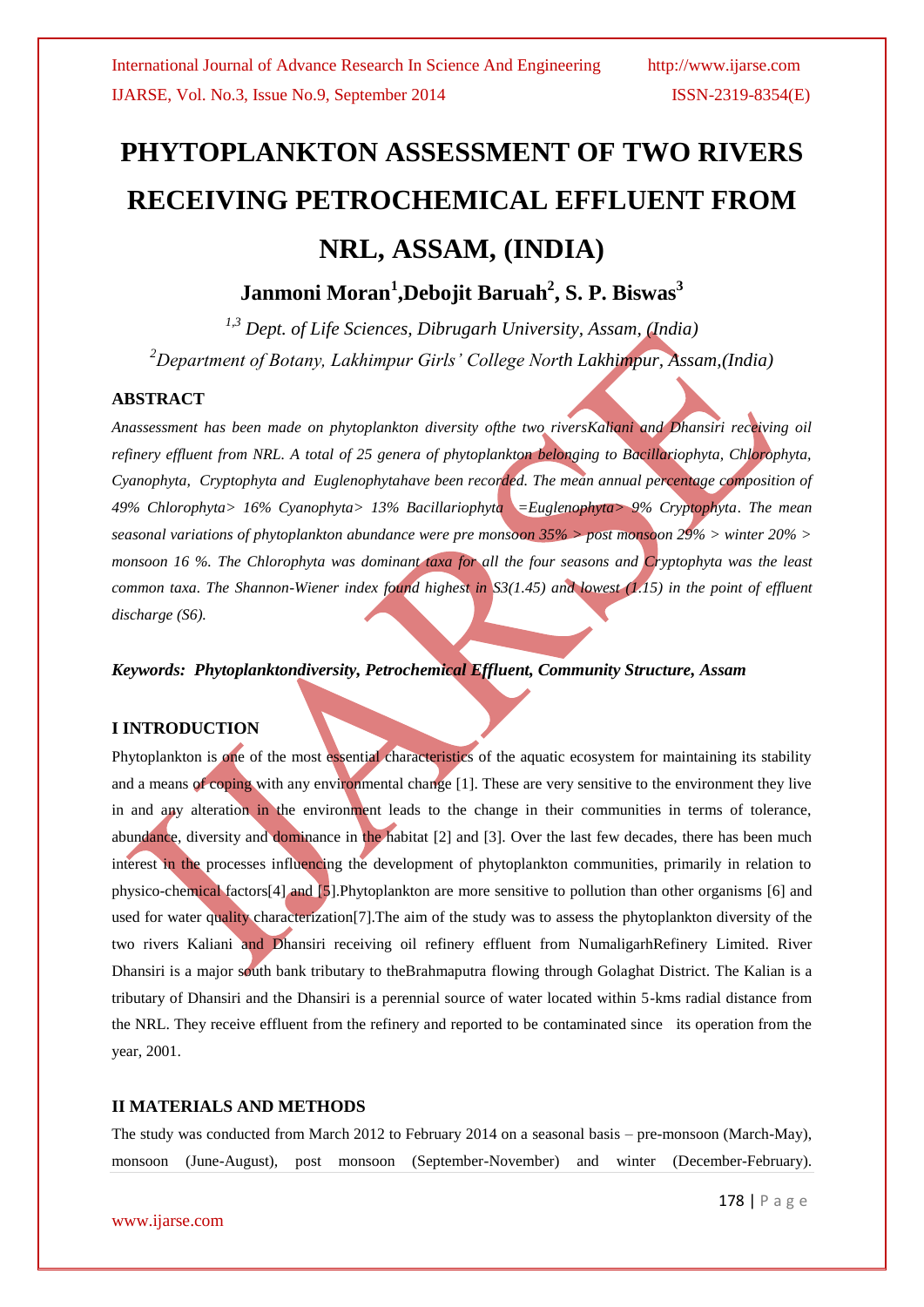Phytoplankton samples were collected with No. 25 μ plankton net up to depth of 0.5 meter. A known volume (25 lit.) of water was strained through plankton net to assess the quality of the plankton. A total of 10 sampling stations were selected, 5 upstream ofKalianiand 5 downstream ofKaliani and Dhansiri rivers with reference to point of effluent discharge. The sample, after collection was fixed in 4% formalin for further study.Identification was followedby several worker[8], [9] and [10]. The total number of phytoplankton per liter of water was estimated by the following formula:

$$
N = \frac{A \times C}{L}
$$

Where,  $A =$  Average number of plankton counted per ml concentrated sample,  $C =$ Volume of concentrated sample in ml,  $L =$  Volume of original water in liter passed through the plankton net,  $N =$  Total number of plankton per liter of original water.

Some physico-chemical parameters were analyzed as per standard procedures [11]. Community structure was analyzed by using the Shannon-Wienerdiversity index, Pielou's Evenness index $(E)$ , Margalef diversity index (M), maximum diversity possible(Hmax) and Simpson's Diversity Index (D).

#### **III RESULT**

#### **3.1Physico-Chemical Parameters**

Annual mean fluctuations of the physicochemical parameters in ten sampling stations of the two rivers from March, 2012 to February, 2014 have been shown in the Table 1. DO found highest in S1 with a mean annual value of  $8.73\pm1.09$ mg/l and the lowest  $(4.24\pm0.23$ mg/l) in S6. DO found highest in winter season  $(8.2 \text{ mg/l})$ with10 mg/l inS1 and lowest with 3.7 mg/l found in monsoon season in S6. Some of the parameters showed higher valuesin monsoon season such as, turbidity( 46.98 NTU ) with an annual mean of 62.30±23.45NTU in S6, conductivity (150.6 $\mu$ S/cm) with an annual mean of 446.21 $\pm$ 35.86 $\mu$ S/cm in S6, FCO2 (5.07mg/l) with an annual mean  $5.21 \pm .38$ mg/l in S6, TDS (59.71mg/l) with an annual mean of  $108.97 \pm 25.53$ mg/l in S6, temperature(31.05°C) with an annual mean of 22.44 $\pm$ 8.82°C in S10, water current(0.82m/s) with an annual mean of 0.51±0.21m/s in S1; in winter season on the other hand some parameters showed highest value – alkalinity(54.98mg/l)with an annual mean of 69.03±36.77mg/l in S6; total hardness (49mg/l) with 68.26 $\pm$ 36.05mg/l in S6, calcium hardness(26.72mg/l) with an annual mean of  $43.41\pm17.90$ mg/l in S6, pH(7.17) with annual mean of  $6.95\pm.26$  in S5, Chloride (7.32mg/l) with an annual mean of 24.19 $\pm 18.17$ mg/l in S6.

# **Table1. Annual mean fluctuations of the physico-chemical parameters of the two rivers Kaliani and Dhansiri**

| Paramet  | <b>S</b> 1         | S 2        | S3                 | S 4         | S <sub>5</sub> | S6            | S 7           | S8             | S 9           | S 10          |
|----------|--------------------|------------|--------------------|-------------|----------------|---------------|---------------|----------------|---------------|---------------|
| ers      |                    |            |                    |             |                |               |               |                |               |               |
| DO(mg)   | $8.73 \pm 1$       | $8.55 \pm$ | $8.39 \pm 1.$      | $8.18 + 1.$ | 7.84±.         | $4.24 \pm .2$ | $5.88 \pm .5$ | $6.69{\pm}$ .7 | $7.14 \pm .7$ | $7.51 \pm .8$ |
|          | .09                | 1.10       | 10                 | 01          | 99             |               |               |                |               | q             |
| Turbidit | 18.39 <sub>±</sub> | 19.09      | 19.93 <sub>±</sub> | $20.90+$    | 26.84          | $62.30 \pm 2$ | $47.20 \pm 1$ | 36.48±1        | $34.53 \pm 1$ | $34.08 \pm$   |
| y(NTU)   | 13.41              | ±13.5      | 13.59              | 14.25       | ±22.3          | 3.45          | 6.96          | 4.75           | 3.82          | 14.06         |
|          |                    | 4          |                    |             |                |               |               |                |               |               |

www.ijarse.com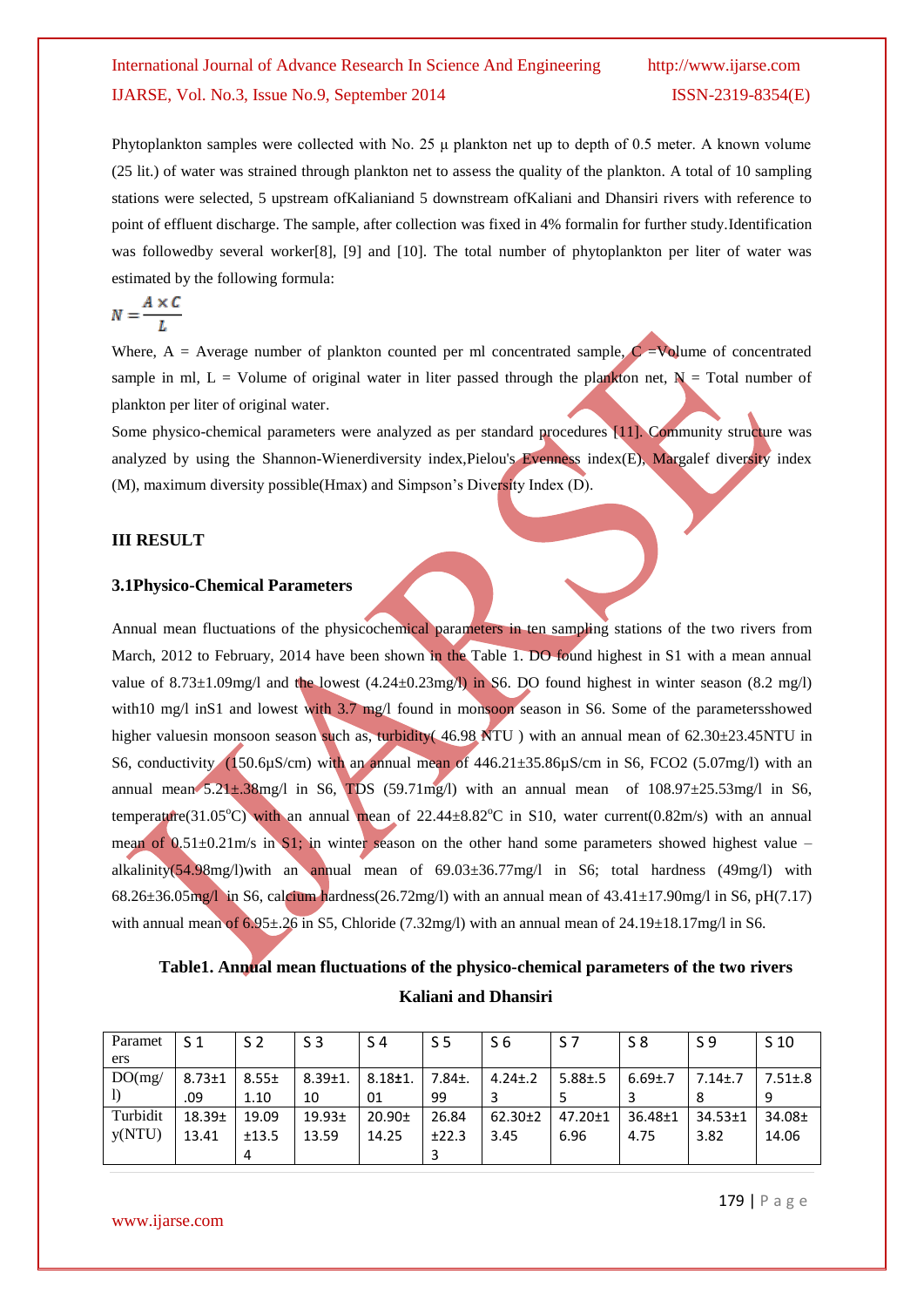#### International Journal of Advance Research In Science And Engineering http://www.ijarse.com

IJARSE, Vol. No.3, Issue No.9, September 2014 ISSN-2319-8354(E)

| Total         | 19.67        | $19.6+$           | 20.45        | 19.55             | 21.26             | $68.26 \pm$        | 46.89±             | 38.63 <sub>±</sub> | $27.99 \pm$    | 26.05        |
|---------------|--------------|-------------------|--------------|-------------------|-------------------|--------------------|--------------------|--------------------|----------------|--------------|
| Hard.(m       | ±2.44        | 2.36              | ±3.09        | ±2.67             | ±9.57             | 36.05              | 24.83              | 18.91              | 11.57          | ±9.88        |
| g(1)          |              |                   |              |                   |                   |                    |                    |                    |                |              |
| Alkal.        | 23.55        | 23.62             | $23.8 +$     | 24.01             | 25.30             | 69.03±             | $49.53 \pm$        | 42.89±             | 30.54±         | 29.80        |
| mg/l)         | ±2.93        | ±3.06             | 2.93         | ±3.01             | ±9.27             | 36.77              | 25.64              | 20.26              | 12.16          | ±11.2        |
|               |              |                   |              | 1                 |                   |                    |                    |                    |                | $\Omega$     |
| Conduct       | 61.21        | 62.42             | 62.04        | 63.25             | 61.38             | 446.21±            | 215.29             | 153.04             | 115.67         | 88.04        |
|               | ±8.97        | ±7.83             | ±8.01        | ±7.76             | ±8.               | 35.8               | ±42.97             | ±38.46             | ±31.46         | ±9.05        |
| $(\mu S/cm)$  |              |                   | 9            |                   |                   |                    |                    |                    |                |              |
| Calcium       | 13.68        | 13.33             | 13.63        | 14.03             | 14.68             | $43.41 \pm$        | $31.35 \pm 1$      | $24.74 \pm$        | 20.89±         | 20.34        |
| hard.(m       | ±3.65        | ±3.28             | ±2.94        | ±5.64             | ±6.28             | 17.90              | 5.51               | $9.79 -$           | 6.72           | ±6.57        |
| g(1)          |              |                   |              |                   |                   |                    |                    |                    |                |              |
| Velocity      | $0.51 +$     | $0.50+$           | $0.50+$      | 0.49 <sub>±</sub> | 0.49 <sub>±</sub> | $0.48 + 0.2$       | $0.47 + 2$         | $0.47 \pm .2$      | $0.47 \pm .2$  | $0.47±$ .    |
| (m/s)         | 0.21         | 0.21              | 0.21         | 0.21              | 0.20              | $\Omega$           | 0                  | $\Omega$           | 0              | 20           |
| Chloride      | $0.98 +$ .   | $0.96 +$          | $0.91 +$ .   | $1.23 +$ .        | 1.19.             | 24.19 <sub>±</sub> | 12.37 <sub>±</sub> | 3±2.59             | $1.95 + 1.$    | $1.37±$ .    |
| (mg/l)        | 49           | .44               | 43           | 49                | 60                | 18.17              | 6.73               |                    | 27             | 63           |
| pH            | $6.89 \pm .$ | $6.92 +$          | $6.94 \pm .$ | $6.94 \pm .$      | $6.95 \pm$        | $6.62 \pm .1$      | $6.76 \pm .1$      | $6.90 + .3$        | $6.89 + 3$     | $6.91 \pm .$ |
|               | 25           | .27               | 27           | 26                | .26               | $\overline{4}$     | 8                  | $\overline{2}$     | $\overline{2}$ | 32           |
| TDS(mg)       | 31.06        | 31.47             | 31.31        | 31.45             | 31.12             | 108.97             | $77.25 \pm$        | 61.39 <sub>±</sub> | $46.6 \pm 1$   | 42.39        |
| $\sqrt{1}$    | ±3.90        | ±3.81             | ±3.81        | ±3.77             | ±3.89             | ±25.53             | 12.02              | 16.49              | 2.61           | ±6.16        |
| FCO2(         | $4.16 +$     | 4.34 <sub>±</sub> | $4.41 \pm .$ | $4.44 \pm$ .      | $4.51 +$          | $5.21 \pm .3$      | $5 + .34$          | $4.83 \pm .3$      | $4.79 \pm .3$  | $4.79 \pm .$ |
| mg/l)         | 39           | .32               | 36           | 32                | .34.              | 8                  |                    | $\overline{7}$     | 7              | 39           |
| Wat.          | 20.86        | 21.08             | 21.21        | 21.36             | 21.60             | 22.03 <sub>±</sub> | 22.13 <sub>±</sub> | 22.18 <sub>±</sub> | 22.24±         | 22.44        |
| $temp.(^0)$   | ±8.54        | ±8.53             | ±8.58        | £8.58             | ±8.64             | 8.55               | 8.54               | 8.68               | 8.78           | ±8.82        |
| $\mathcal{C}$ |              |                   |              |                   |                   |                    |                    |                    |                |              |
| Depth(        | $2.2 \pm .8$ | 2.19 <sub>±</sub> | $2.22 \pm .$ | $2.30 \pm .$      | 2.41 <sup>±</sup> | $2.72 \pm 1.$      | $3.81 \pm 1.$      | $3.87 \pm 1.$      | $3.91 \pm 1.$  | $4.05 \pm$   |
| m)            | 8            | .87               | 97           | 92                | .93               | 16                 | 38                 | 37                 | 26             | 1.37         |

# **3.2 Biological Parameters**

A total of 25 phytoplankton taxa were collected of which 3 Bacillariophyta, 15 Chlorophyta, 4 Cyanophyceae, 2 Cryptophyta and 1 Euglenophyta. Bacilaiophyta includes *Asterionella, Fragillaria and Diatoma*; Chlorophyta includes *Ankistrodesmus ,Chlorella, Cosmarium, Eudorina,Desmidium, Haematococcus, Odogonium, Pediastrum, Selenastrum, Spirogyra*, *Ulothrix, Vaucheria*; Cyanophyta incudes *Anabaena,Gloeotrichia, Nostoc, Oscillatoria*; Cryptophyta includes *Cryptomonus and Rodomonus*; Euglenophyta includes a single genera-*Euglena*. The seasonal abundance of different phytoplankton taxa in the two years are tabulated separately in (Table2 and Table3). The total numbers of phytoplankton collected were 468 and 484 in the sampling years 2012-2013 and 2013-2014 respectively.

**Table2. Seasonal abundance of phytoplankton taxa during 2012-2013**

| Phytoplankton          |                | Abundance (ind/l) |                |         |        |              |                 |
|------------------------|----------------|-------------------|----------------|---------|--------|--------------|-----------------|
|                        |                | Pre               | <b>Monsoon</b> | Post    | Winter | <b>Total</b> | $Mean \pm STD$  |
|                        |                | monsoon           |                | monsoon |        |              |                 |
| <b>Bacillariophyta</b> | 1.Asterionella |                   |                |         |        | 14           | $3.5 \pm 1.91$  |
|                        | 2. Fragillaria | 12                |                |         |        | 25           | $6.25 \pm 4.65$ |
|                        | 3.Diatoma      | n                 |                |         |        |              | $4.25 \pm 1.50$ |
|                        | Sub total      | 23                |                | 16      |        | 56           | $14 \pm 6.98$   |

www.ijarse.com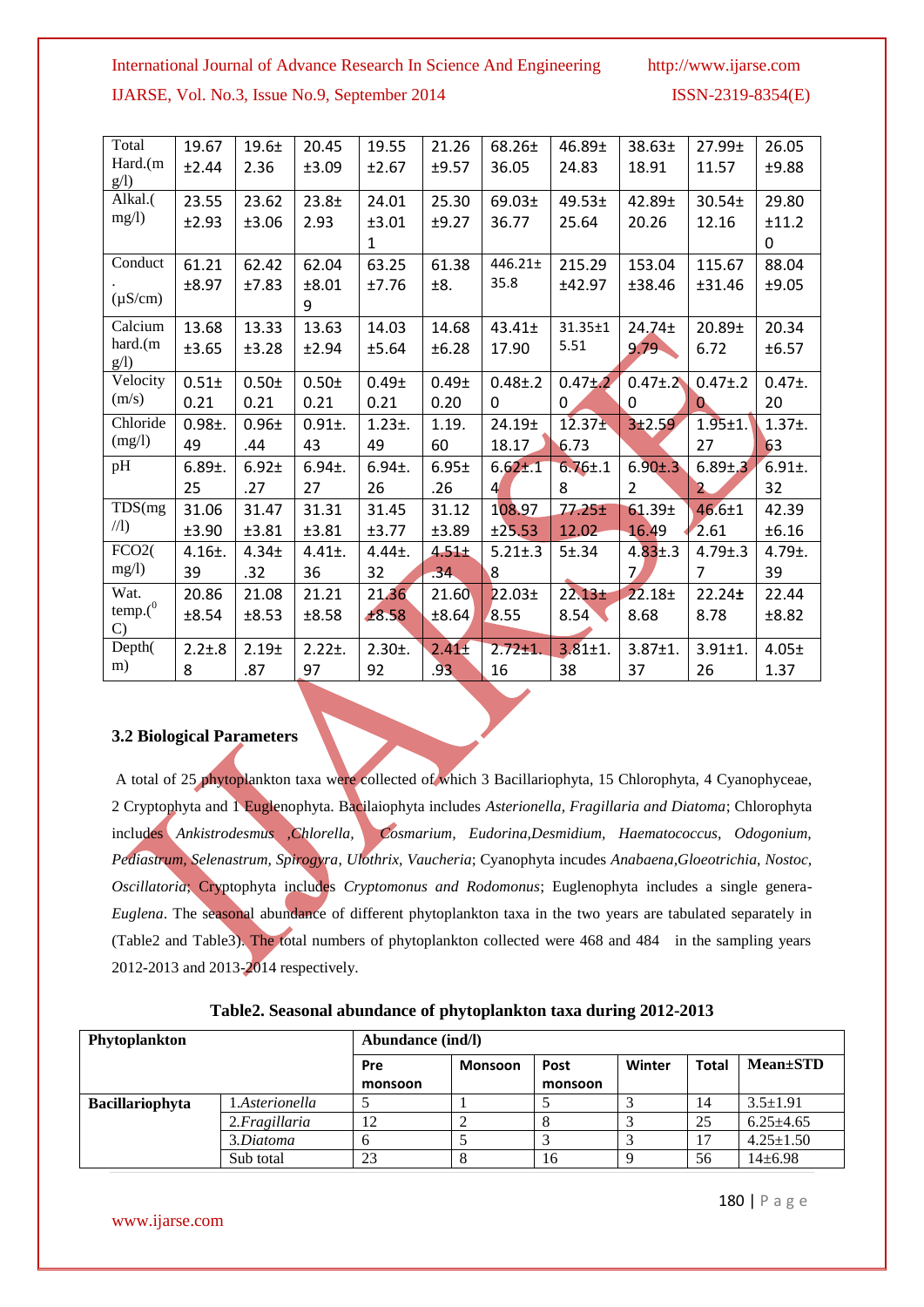# International Journal of Advance Research In Science And Engineering http://www.ijarse.com

# IJARSE, Vol. No.3, Issue No.9, September 2014 ISSN-2319-8354(E)

| Chlorophyta  | 4.Ankistrodesmus | $\mathbf{1}$             | $\boldsymbol{0}$ | 5               |                  | $\overline{7}$ | $1.75 \pm 2.22$  |
|--------------|------------------|--------------------------|------------------|-----------------|------------------|----------------|------------------|
|              | 5.Chlorella      | 7                        | $\overline{0}$   | $\overline{c}$  |                  | 10             | $2.5 \pm 3.11$   |
|              | 6.Closterium     | $\Omega$                 | 7                | 5               | $\boldsymbol{0}$ | 12             | $3 + 3.56$       |
|              | 7.Cosmarium      | 6                        | $\overline{2}$   | 4               | $\Omega$         | 12             | $3 + 2.58$       |
|              | 8.Eudorina       | $\overline{2}$           | 3                | 6               | $\overline{4}$   | 15             | $3.75 \pm 1.71$  |
|              | 9.Desmidium      | $\overline{7}$           | 5                | 3               | $\overline{2}$   | 17             | $4.25 \pm 2.22$  |
|              | 10.Haematococcs  |                          | $\boldsymbol{0}$ | 6               | 5                | 12             | $3 + 2.94$       |
|              | 11.Odogonium     | 9                        | 6                | 11              | 6                | 32             | $8 + 2.45$       |
|              | 12.Pediastrum    | $\Omega$                 | $\boldsymbol{0}$ | $\overline{4}$  |                  | 5              | $1.25 \pm 1.89$  |
|              | 13.Selenastrum   | 3                        | $\overline{7}$   | $\overline{4}$  | $\overline{2}$   | 16             | $4 + 2.16$       |
|              | 14.Spirogyra     | $\overline{5}$           | $\Omega$         | 10              | 6                | 21             | $5.25 \pm 4.11$  |
|              | 15. Ulothrix     | 10                       | $\boldsymbol{0}$ | 6               |                  | 17             | $4.25 \pm 4.65$  |
|              | 16. Vaucheria    |                          | $\overline{2}$   | 4               | $\mathfrak{s}$   | 12             | $3 + 1.83$       |
|              | 17. Volvox       | 9                        | 8                | 5               | $\overline{c}$   | 24             | 6±3.16           |
|              | 18.Zygonema      | 8                        | $\overline{0}$   | 8               | 3                | 19             | $4.75 \pm 3.95$  |
|              | Sub total        | 69                       | 40               | 83              | 39               | 231            | $57.75 \pm 21.4$ |
| Cyanophyta   | 19.Anabaena      | 9                        | $\boldsymbol{0}$ | $\overline{0}$  | $\overline{4}$   | 13             | $3.25 \pm 4.27$  |
|              | 20.Gloeotrichia  | $\overline{\mathcal{L}}$ | 6                | 10 <sub>1</sub> | 10               | 30             | $7.5 \pm 3.00$   |
|              | 21.Nostoc        | 3                        | $\Omega$         | 5               | 3                | $\mathbf{V}$   | $2.75 \pm 2.06$  |
|              | 22. Oscillatoria | $\overline{8}$           | $\overline{4}$   | 6               | $\overline{A}$   | 22             | $5.5 \pm 1.91$   |
|              | Sub total        | 24                       | 10               | 21              | 21               | 76             | 19±6.16          |
| Cryptophyta  | 23. Cryptomonus  | 14                       | $\overline{c}$   | $\overline{5}$  | $\overline{2}$   | 23             | $5.75 \pm 5.68$  |
|              | 24.Rodomonus     | 10                       | $\theta$         | $\overline{7}$  | $\overline{2}$   | 19             | $4.75 \pm 4.57$  |
|              | Sub total        | 24                       | $\overline{2}$   | 12              | $\overline{4}$   | 42             | $10.5+9.98$      |
| Euglenophyta | 25.Euglena       | 22                       | $\overline{7}$   | 14              | 20               | 63             | $15.75 \pm 6.75$ |
|              | Sub total        | 22                       | 7                | 14              | 20               | 63             | $15.75 \pm 6.75$ |
| <b>Total</b> |                  | 162                      | 67               | 146             | 93               | 468            | $117\pm 44.50$   |

# **Table3.Seasonal abundance of phytoplankton taxa during 2013-2014**

|                        |                      | <b>Abundance (ind/l)</b> |                |                |                |              |                 |
|------------------------|----------------------|--------------------------|----------------|----------------|----------------|--------------|-----------------|
| Phytoplankton          |                      | Pre                      | <b>Monsoon</b> | Post           | Winter         | <b>Total</b> | $Mean \pm STD$  |
|                        |                      | monsoon                  |                | monsoon        |                |              |                 |
| <b>Bacillariophyta</b> | 1.Asterionella       | 6                        | $\overline{2}$ | 6              | 5              | 19           | $4.75 \pm 1.89$ |
|                        | 2. Fragillaria       | 8                        | 3              | $\overline{4}$ | 2              | 17           | $4.25 \pm 2.63$ |
|                        | 3.Diatoma            | 12 <sub>1</sub>          | 3              | 8              | 6              | 29           | $7.25 \pm 3.77$ |
|                        | Sub total            | 26                       | 8              | 18             | 13             | 65           | $16.25 \pm 7.8$ |
| Chlorophyta            | 4.Ankistrodesmus     | $\overline{c}$           | $\theta$       | $\overline{4}$ | 1              | 7            | $1.75 \pm 1.71$ |
|                        | 5.Chlorella          | 5                        | $\Omega$       | 3              | $\overline{2}$ | 10           | $2.5 \pm 2.08$  |
|                        | <b>6.</b> Closterium | $\overline{4}$           | $\theta$       | $\overline{2}$ |                | 7            | $1.75 \pm 1.71$ |
|                        | 7.Cosmarium          | 5                        | $\overline{7}$ | 4              | $\overline{2}$ | 18           | $4.5 \pm 2.08$  |
|                        | 8.Eudorina           | $\overline{c}$           | $\overline{c}$ | 3              | $\Omega$       | 7            | $1.75 \pm 1.26$ |
|                        | 9.Desmidium          | 6                        | $\theta$       | 5              | 1              | 12           | $3 + 2.94$      |
|                        | 10.Haematococcus     | 3                        | $\theta$       | 5              | 5              | 13           | $3.25 \pm 2.36$ |
|                        | 11.Odogonium         | 14                       | $\overline{2}$ | 10             | 6              | 32           | $8 + 5.16$      |
|                        | 12.Pediastrum        | 2                        | $\Omega$       | $\mathbf{0}$   | $\Omega$       | 2            | $0.5 \pm 1.00$  |
|                        | 13.Selenastrum       | 6                        | 8              | $\overline{7}$ | $\overline{2}$ | 23           | $5.75 \pm 2.63$ |
|                        | 14. Spirogyra        | $\mathfrak{Z}$           | $\overline{2}$ | 6              | $\overline{2}$ | 13           | $3.25 \pm 1.89$ |
|                        | 15. Ulothrix         | 6                        | 8              | 9              | $\overline{4}$ | 27           | $6.75 \pm 2.22$ |
|                        | 16.Vaucheria         | $\overline{4}$           | $\overline{4}$ | 6              | 5              | 19           | $4.75 \pm 0.96$ |
|                        | 17. Volvox           | 3                        | 13             | 7              | $\Omega$       | 23           | $5.75 \pm 5.62$ |
|                        | 18.Zygonema          | 9                        | $\theta$       | 11             | $\tau$         | 27           | $6.75 \pm 4.79$ |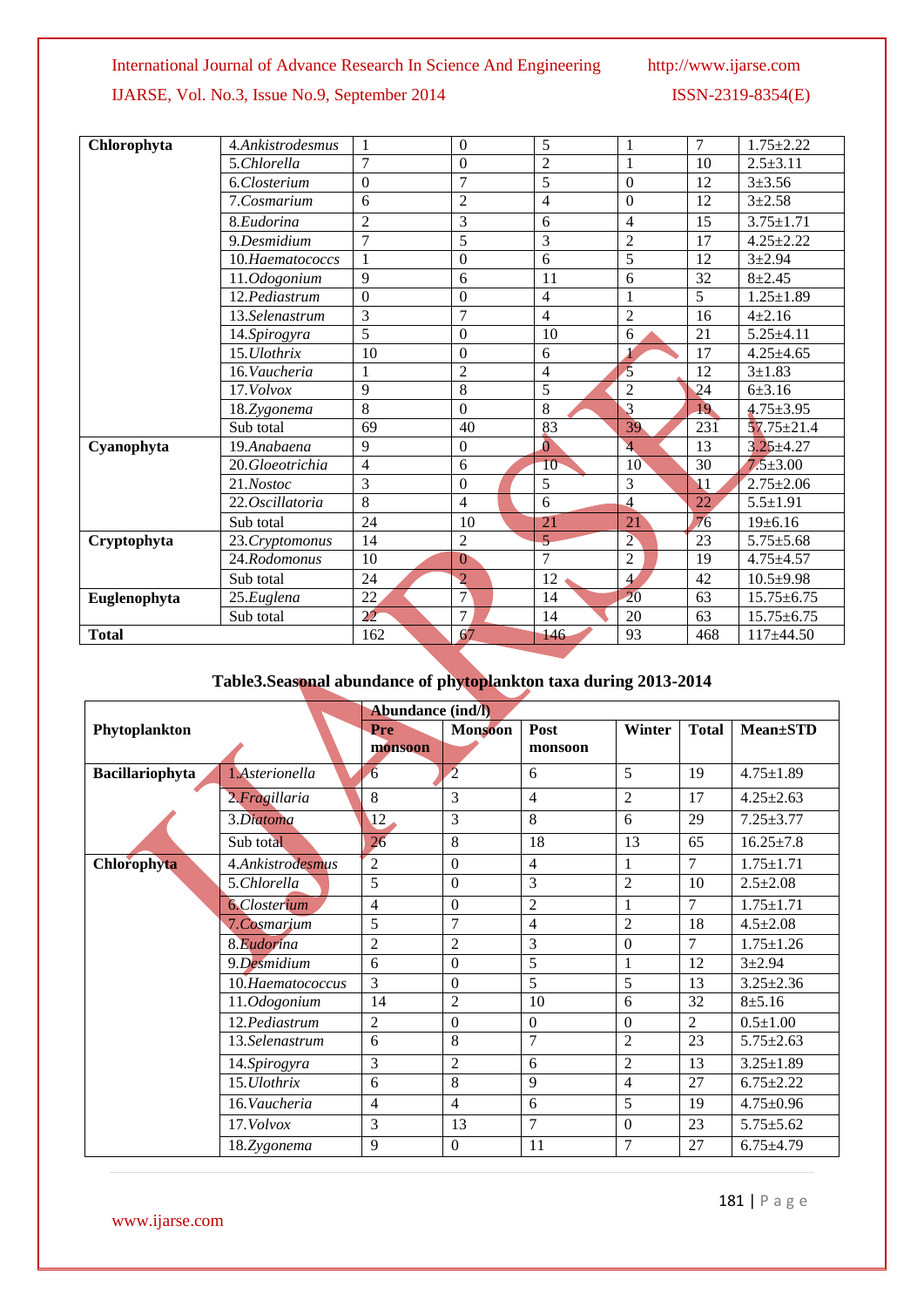#### International Journal of Advance Research In Science And Engineering http://www.ijarse.com

# IJARSE, Vol. No.3, Issue No.9, September 2014 ISSN-2319-8354(E)

|              | Sub total       | 74             | 46       | 82             | 38              | 240 | $60\pm21.29$     |
|--------------|-----------------|----------------|----------|----------------|-----------------|-----|------------------|
| Cyanophyta   | 19.Anabaena     | 7              | $\Omega$ | 5              | 3               | 15  | $3.75 \pm 2.99$  |
|              | 20.Gloeotrichia | $\overline{4}$ | 4        | 4              | 5               | 17  | $4.25 \pm 0.50$  |
|              | 21.Nostoc       | 3              | $\Omega$ | $\overline{4}$ | 4               | 11  | $2.75 \pm 1.89$  |
|              | 22.Oscillatoria | 11             | 9        | 7              |                 | 32  | $8 + 2.58$       |
|              | Sub total       | 25             | 13       | 20             | 17              | 75  | 18.755.06        |
| Cryptophyta  | 23. Cryptomonus | 12             | 3        | 4              | 3               | 22  | $5.5 \pm 4.36$   |
|              | 24.Rodomonus    | 11             | 3        |                | 4               | 25  | $6.25 \pm 3.59$  |
|              | Sub total       | 23             | 6        | 11             |                 | 47  | $11.75 \pm 7.80$ |
| Euglenophyta | 25. Eugena      | 20             | 9        | 13             | 15              | 57  | $14.25 + 4.57$   |
|              | Sub total       | 20             | 9        | 13             | 15 <sub>6</sub> | 57  | $14.25 + 4.57$   |
| <b>Total</b> |                 | 168            | 82       | 144            | 90              | 484 | $121 \pm 41.71$  |

Among the Bacillariophyta, the genera *Fragillaria*showed the highest abundance in the year 2012-2013 with a mean and standard deviation of 6.25±4.65, but during the sampling year 2013-2014, *Diatoma* showed the highest abundance with a mean and standard deviation of  $7.25\pm3.77$ . Among the taxa of Chlorophyta, *Odogonium* showed highest abundance for both the sampling years with  $8\pm2.45$  and  $8\pm5.16$  for both the sampling years. *Gloeotrichia* with 7.5±3 in 2012-2013 and *Oscillatoria* with 8±2.58 in 2013-2014 showed highest abundance amongCyanophyta; *Cryptomonus* with 5.75±5.68 in 2012-2013 and *Rodomonus*with 6.25±3.59 in 2013-2014 showed highest abundance among Cryptophyta. *Euglena* -the single most taxa of Euglenophyta showed highest abundance with 15.75±6.75 in sampling year 2012-2013. The mean seasonal abundance of different phytoplankton taxa are showed in the Fig.1 The Bacillariophyta showed an increasing abundance with 11% in monsoon<12% in monsoon=winter<15% in pre monsoon. The Chlorophyta showed fluctuations with increasing order of 42% in winter $\langle 43\%$  in pre monsoon $\langle 57\%$  in post monsoon $\langle 58\%$  in monsoon; Cyanophyta with  $14\%$  in post monsoon<15% in both pre monsoon & winter $\langle 21\%$  in winter; Cryptophyta with 5% in monsoon< 6% in winter<8% in post monsoon< 14% in pre monsoon and Euglenophyta with 9% in post monsoon< 11% in monsoon< 13% in pre monsoon< 19% in winter. The mean annual percentage composition were 49%Chlorophyta>16%Cyanophyta> 13% Bacillariophyta=Euglenophyta> 9% Cryptophyta(Fig.5). Thus Chlorophyta was dominant taxa for all the four seasons and Cryptophyta was least common taxa (Fig.2). variation of phytoplankton density of the two rivers- with a decreasing density- pre monsoon 35% post monsoon29% >winter20% > monsoon 16% (Fig.3). In pre monsoon highest density 22.5ind/lit was found in S4 and lowest density 4ind/lit was found in S6(Fig.4). The lowest density in monsoon season with 4ind/lit in S6.



www.ijarse.com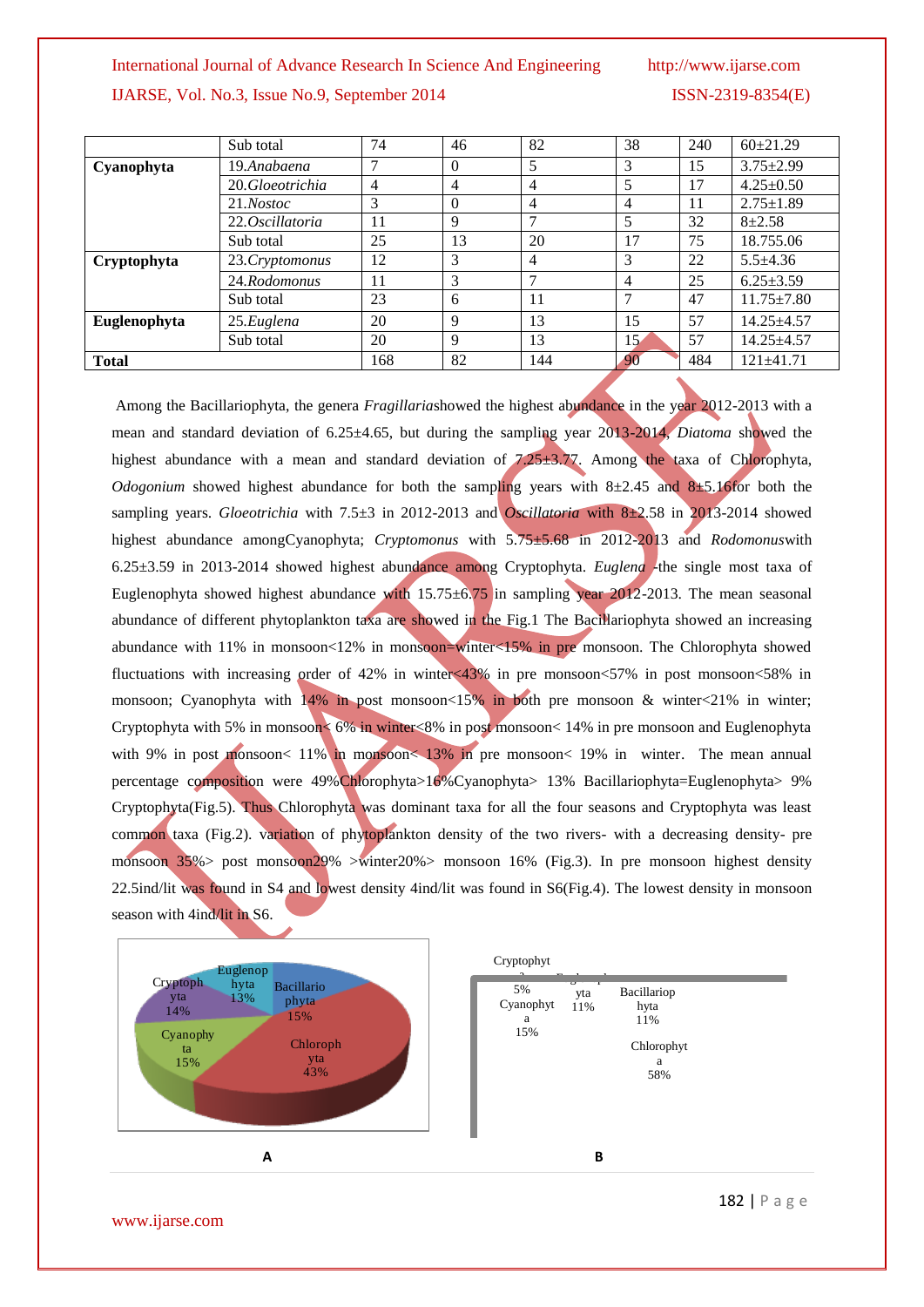



29%

ta 49%

| $\frac{25}{20}$<br>ind/lit<br>10<br>0 |      |        |        |      |      |     |     |     |     |      |
|---------------------------------------|------|--------|--------|------|------|-----|-----|-----|-----|------|
|                                       |      | $\sim$ | $\sim$ | 4    |      | 6   |     | 8   | ٥   | 10   |
| $\rightarrow$ Pre monsoon             | 20.5 | 21     | 21.5   | 22.5 | 17   | 7.5 | 12  | 13  | 15  | 15   |
| $-Monsoon$                            | 8.5  | 10     | 8.5    | 8.5  | 9.5  | 4   | 6   |     | 5.5 | n    |
| - Post monsoon                        | 18   | 16     | 17.5   | 18   | 16.5 | 8.5 | 9.5 | 10  | 10  | 10.5 |
| $\rightarrow\leftarrow$ Winter        | 11.5 | 10.5   | 10.5   | 9.5  | 10.5 | 5.5 | 6.5 | 8.5 | 9   | 9.5  |



# **3.3 Diversity Indices**

Species diversity is a measure of the diversity within an ecological community that incorporates both species richness and the evenness of species abundances. The diversity indices are shown in the Fig.5

The Shannon-Wiener index found highest in S3 with 1.45 and lowest in the point of effluent discharge (S6) with 1.15; Simpson's Diversity Index found highest in S7 with 0.40 and lowest inS3 with 0.27; Margalef diversity

Monsoon 16%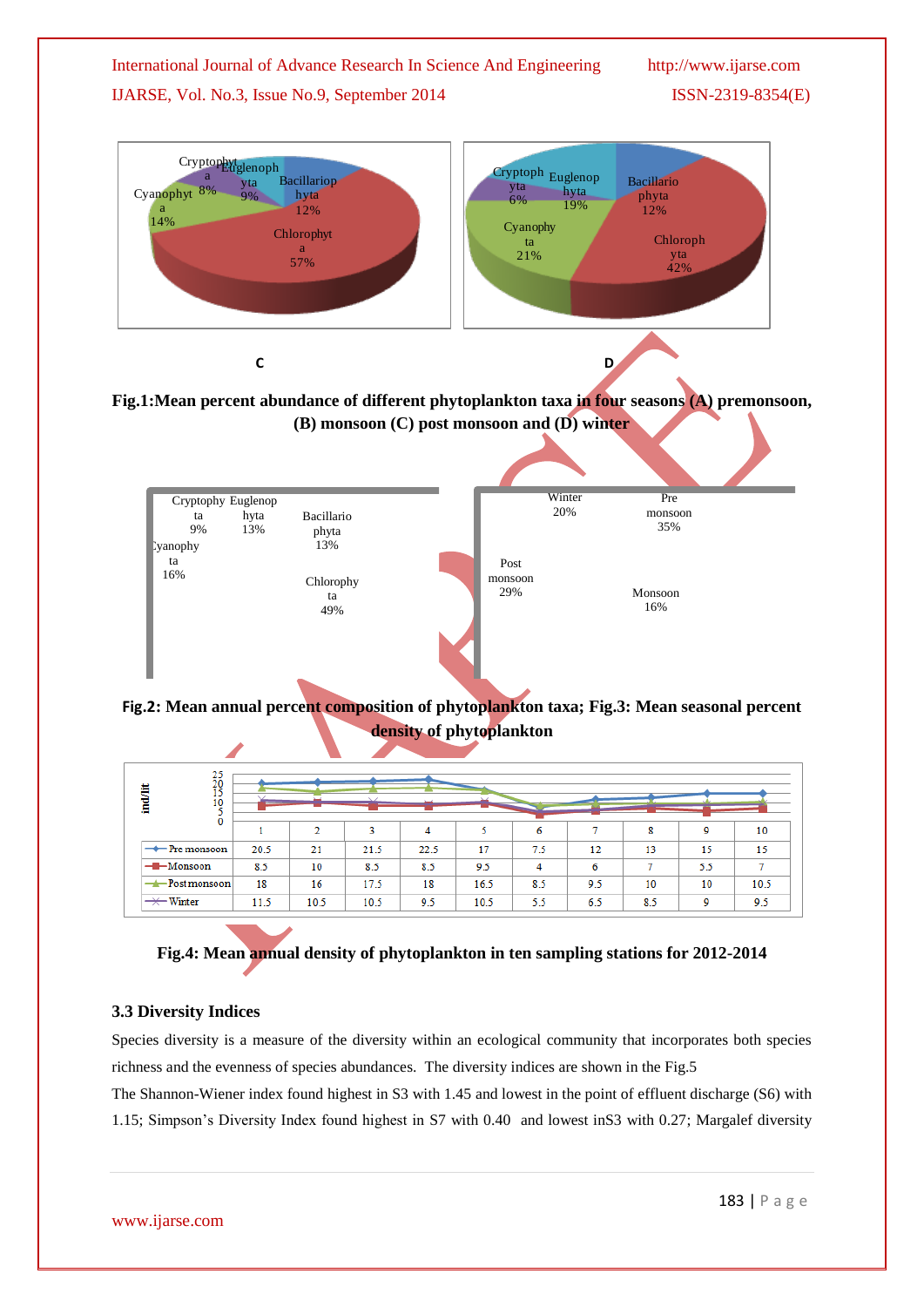index found highest in sampling S1 with 3.17 and lowest in S6 with 1.35; Hmax found highest in S1 with 2.25 and lowest 1.25 in S6;Pielou'sEvenness index found highest in S6 with 0.92 and lowest in S4 with 0.58

| 3.50<br>3.00<br>릝<br>2.50<br>2.00<br>1.50                             |      | $\sim$ | $\sim$ | $\sim$ |      |      |         |      |                |      |
|-----------------------------------------------------------------------|------|--------|--------|--------|------|------|---------|------|----------------|------|
| inex"<br>1.00<br>$0.50$<br>$0.00$                                     |      | N.L.C  | ND.    | 5.12   | NR.  |      | $-0.12$ |      | $\overline{M}$ |      |
|                                                                       |      | 2      | 3      | 4      | 5    | 6    | π       | 8    | 9              | 10   |
| $\rightarrow$ $\rightarrow$ $\rightarrow$ $\rightarrow$ $\rightarrow$ | 1.45 | 1.38   | 1.45   | 1.28   | 1.38 | 1.15 | 1.20    | 1.33 | 1.43           | 1.41 |
| $-\blacksquare$ $\vdash$ $D$                                          | 0.28 | 0.31   | 0.27   | 0.37   | 0.32 | 0.38 | 0.40    | 0.33 | 0.29           | 0.29 |
| $\rightarrow M$                                                       | 3.17 | 3.10   | 2.94   | 3.08   | 3.08 | 1.35 | 2.14    | 2.30 | 2.47           | 2.53 |
| $\rightarrow\leftarrow$ Hmax                                          | 2.25 | 2.22   | 2.18   | 2.22   | 2.20 | 1.25 | 1.75    | 1.85 | 1.93           | 1.95 |
| $+E$                                                                  | 0.64 | 0.62   | 0.67   | 0.58   | 0.63 | 0.92 | 0.69    | 0.72 | 0.74           | 0.73 |

**Fig.5: Diversity indices of phytoplankton in ten sampling stations for 2012-2014**

# **IV DISCUSSION**

The low alkalinity found during the monsoon season might be due to dilution.[12] and [13] also reported similar findings in their study on Malayan rivers and the Halali Reservoir.The increased conductivity in monsoon season confirm the finding of [14] who observed an increase in conductivity in water bodies of Burdwan, West Bengal during monsoon which according to them is due to voluminous runoff carrying diverse types of electrolytes from the nearer as well as distant areas. The highest TDS in monsoon season may be attributed to the heavy rainfall resulting in soil erosion and several fold concentration of elements and minimum in winters due to minimum velocity which favored effective sedimentation and low level of water causing minimum silt. The cause of maximum DO in winter months may be due to the reduced rate of decomposition by decreased microbial activity at low temperature[15]. Higher value of pH observed in pre monsoon, post monsoon and winter comparative to monsoon season. Among the chemical parameters all the parameters were found highest in the point of effluent discharge, except DO and pH.The minimum DO (4.24±.23mg/l) found inS6 (point of effluent disharge) may be the result of the oilly effluents disharged from NRL, whih effect on gaining of DO from atmosphere in addition to reduce the primary producer – phytoplankton population. At the point of effluent discharge minimum pH( $6.62\pm14$ ) was observed, which might ultimately leading to minimum phytoplankton growth with a mean annual density of 6.375ind/l. Only a few pollution tolerant taxa of phytoplankton were found in that sampling station-*Fragillaria,Euglena, Oscillatoria*etc. According [16] organic pollution tends to influence the algal flora more than many other factors in the aquatic environment such as water hardness, trophic status, light intensity, pH, DO (dissolved oxygen), rate of flow, size of water body and other types of pollutants. Higher pH values promote the growth of algae and results in bloom [17]. The seasonal variation of phytoplankton density of the two rivers with - pre monsoon 35%> post monsoon29% >winter20%>monsooon16 % may be attributed to the effect of some physic-chemical parameters. In monsoon season the high turbidity by influencing lightpenetration acts as a limiting factor for phytoplankton abundance[18].The optimum temperature in pre monsoon and post monsoon may be the cause of higher production of planktons. Green algae prefer water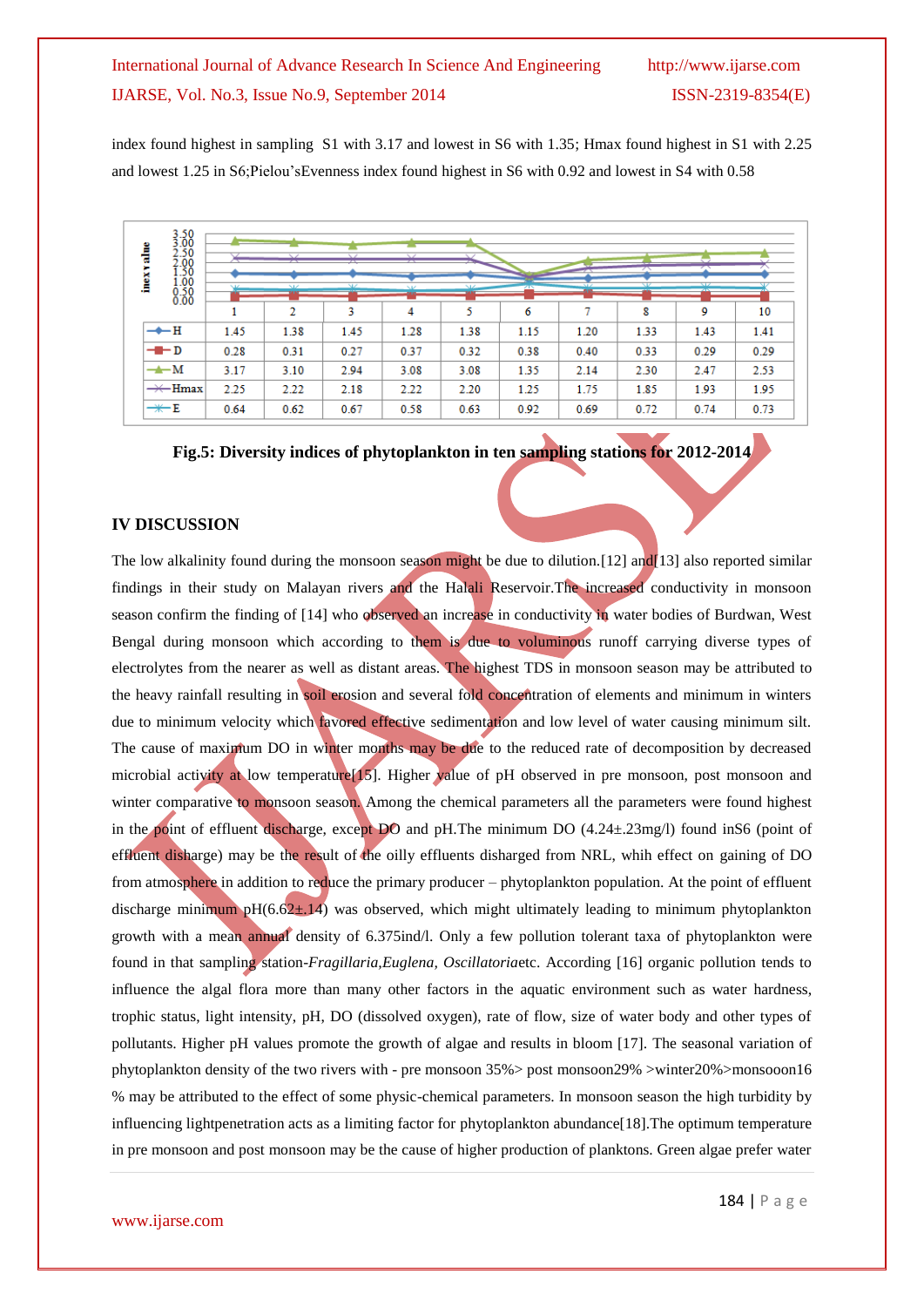with higher concentration of dissolved oxygen [19]. The Chlorophyta was dominant taxa for all the four season. According to[20] dominance of Chlorophyta throughout the year indicates excess of nutrient such as Nitrogen and Phosphorus.

The H, D, M, Hmax values are lowest in theS6, with 1.15, 0.38, 1.35, 1.25 respectively indicating lower diversity. The higher value of Shannon-Wiener Index (H) indicated greater diversity of species, meaning larger food chain and more cases of inter-specific interactions and greater possibilities for negative feedback control which reduced oscillations and hence increases the stability of the community [21]. The E value was found highest inS6 with 0.92. Evenness indices indicate whether all species in a sample are equally abundant. This means that species evenness decreases with increasing size of the phytoplankton population and vice-versa.

#### **V CONCLUSION**

Thus the findings showed the mean annual percentage composition of different phytoplankton taxa with 49%Chlorophyta>16%Cyanophyta>13% Bacillariophyta=Euglenophyta> 9% Cryptophyta. The mean seasonal variation of phytoplankton density of the two rivers- pre monsoon  $35\%$  post monsoon29% >winter20%>monsoon 16%. The abundance and density were found minimum in all the seasons in the point of effluent discharge along with the lowest diversity indices such as  $H, D, M$ , Hmax. These results drawn from the study of physicochemical and biological parameters support the unexpected effect of refinery effluents from NRL. The proper effluent treatment plant is of immense importance to conserve the health of the two rivers – Kaliani and Dhansiri.

#### **REFERENCES**

**[1]** Hambright, K.D. and Zohary, T. (2000). Phytoplankton species diversity control through competitive Exclusion and physical disturbances.*Limnol.Oceanogr., 45(1): 110-122*.

**[2]**Amarsinghe, B. P. and Viverberg, J. (2002). Primary production in a tropical reservoir in SriLanka.*Hydrobiologia*, *487: 85-93.*

**[3]** Elliott, J.A., Irish, A.E. and Reynolds, C.S. (2002). Predictingthe spatial dominance of phytoplankton in light limited andincompletely mixed eutrophic water column using the PROTECH model. *Fresh. Bio*.,47: 433-440.

**[4]**Akbay, N., Anul, N., Yerti, S., Soyupak, S. and Yurteri, C. (1999). Seasonal distribution of large phytoplankton in Keban dam reservoir.*Plank. Res., 21(4): 771-787.*

**[5]**Peerapornpisal, Y., Sonthichai, W., Somdee, T., Mulsin, P. and Rott, E. (1999). Water quality and phytoplankton in theMae KuangUdomtara Reservoir, Chiang Mai, Thailand*. J. Sci. Fac. Cmu., 26(1): 25-43.*

**[6]** Cairns, J.Jr. and Dickson, K. J. *Wat. Poll. Control Fed., 1971, 775*.

**[7]** Eva Willen. *Ambio*, *2001, 30 (8).*

**[8]**Bellinger, E.G., Sigee, D.C.,2010. *Freshwater AlgaeIdentification and Use as Bioindicators*. A John Wiley & Sons, Ltd, Publication*. ISBN 978-0-470-05814-5.*

**[9]** Ward, H. B. and Whipple, G. C. *Freshwater Biology edited by W. T. Edmonson*. John Wiley &Sons., Inc. New York,*19591248 pp.*

**[10]**Desikachary, *Cyanophyta (Monograph*); ICAR, New Delhi*, 1959, 686 pp*.